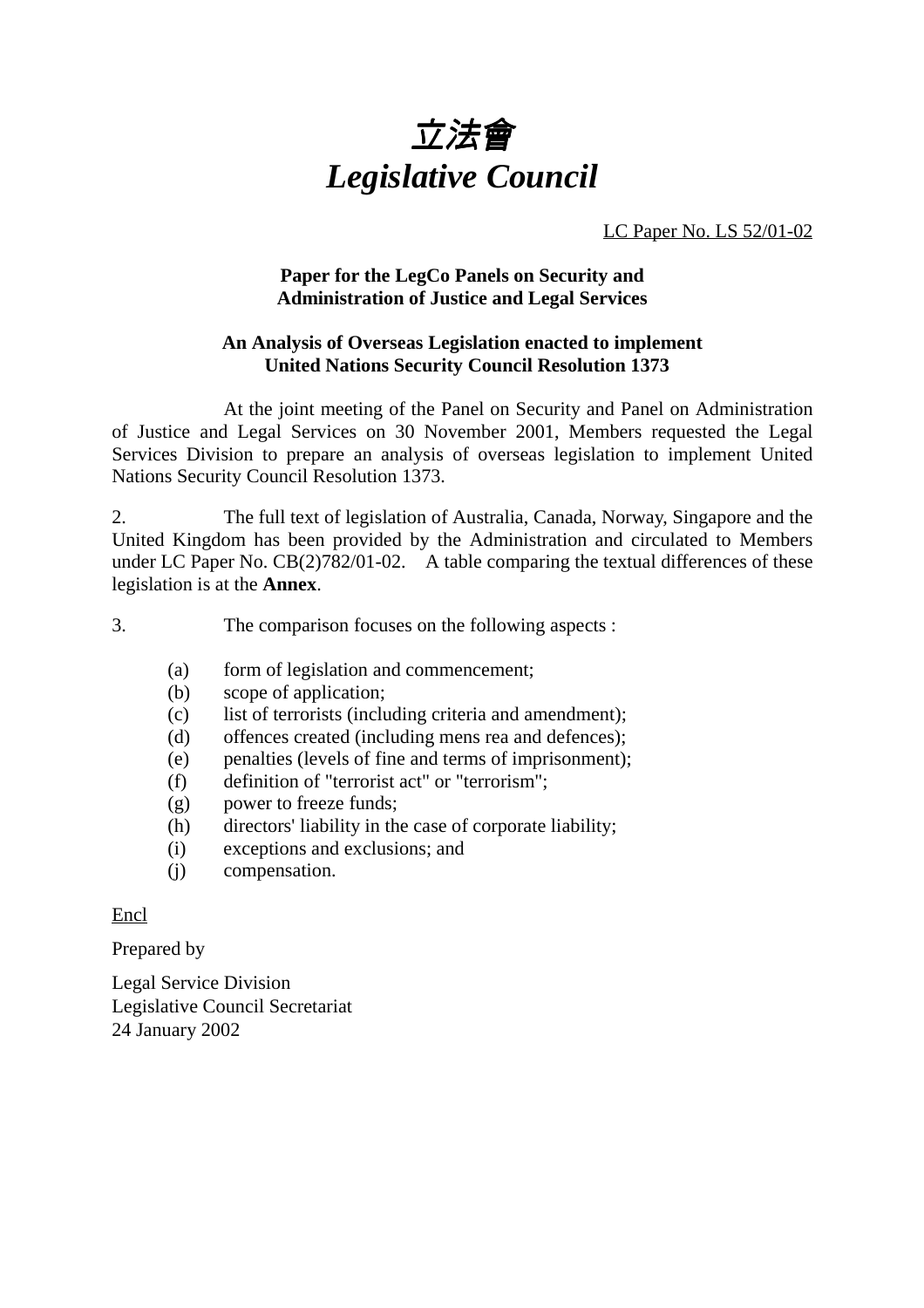|                                                       | <b>AUSTRALIA</b>                                                                                                                           | <b>CANADA</b>                                                                                                                                                                                                                                       | <b>NORWAY</b>                                                                                                                                                               | <b>SINGAPORE</b>                                                                                                  | <b>UNITED KINGDOM</b>                                                                                                                                                                                                                                                                                                                                  |
|-------------------------------------------------------|--------------------------------------------------------------------------------------------------------------------------------------------|-----------------------------------------------------------------------------------------------------------------------------------------------------------------------------------------------------------------------------------------------------|-----------------------------------------------------------------------------------------------------------------------------------------------------------------------------|-------------------------------------------------------------------------------------------------------------------|--------------------------------------------------------------------------------------------------------------------------------------------------------------------------------------------------------------------------------------------------------------------------------------------------------------------------------------------------------|
|                                                       |                                                                                                                                            |                                                                                                                                                                                                                                                     |                                                                                                                                                                             |                                                                                                                   |                                                                                                                                                                                                                                                                                                                                                        |
| Legislation                                           | Charter of the United<br>Nations (Anti-Terrorism<br>Measures) Regulations 2001<br>made under the Charter of<br>the United Nations Act 1945 | United Nations Suppression of<br>Terrorism Regulations made under<br>the United Nations Act                                                                                                                                                         | Provisional Ordinance                                                                                                                                                       | <b>United Nations (Anti-Terrorism)</b><br>Measures) Regulations 2001<br>made under the United Nations<br>Act 2001 | The Terrorism (United Nations<br>Measures) Order 2001 made<br>under the United Nations Act<br>1946                                                                                                                                                                                                                                                     |
| Form of legislation                                   | subsidiary legislation                                                                                                                     | subsidiary legislation                                                                                                                                                                                                                              | ordinance                                                                                                                                                                   | subsidiary legislation                                                                                            | subsidiary legislation                                                                                                                                                                                                                                                                                                                                 |
| Date of<br>commencement                               | 15 October 2001                                                                                                                            | on the day it was registered<br>(according to the Administration,<br>introduced on 2 October 2001)                                                                                                                                                  | 5 October 2001                                                                                                                                                              | 13 November 2001                                                                                                  | 10 October 2001                                                                                                                                                                                                                                                                                                                                        |
| Other legislation<br>proposed and being<br>considered |                                                                                                                                            | Anti-Terrorism Bill introduced on 15<br>October 2001                                                                                                                                                                                                |                                                                                                                                                                             |                                                                                                                   | Crime<br>Anti-Terrorism,<br>and<br>Security Bill introduced on 13<br>November 2001 to amend the<br>Terrorism Act 2000                                                                                                                                                                                                                                  |
| Application                                           | extraterritorial operation<br>a person (including a<br>body corporate) in<br>Australia<br>an Australian citizen<br>outside Australia       | individual or entity in Canada<br>a Canadian (an individual who is<br>a citizen within the meaning of<br>the Citizenship Act or a body<br>corporate incorporated or<br>continued by or under the laws of<br>Canada or a province) outside<br>Canada | person having<br>habitual residence in<br>Norway<br>- Norwegian national<br>the above two<br>categories of persons<br>or a foreign national<br>committing offence<br>abroad | person in Singapore<br>citizen of Singapore outside<br>Singapore                                                  | - person within the UK<br>person elsewhere who:<br>a. is a British citizen, a British<br><b>Dependent Territories</b><br>citizen, a British Overseas<br>citizen, a British subject, a<br><b>British National (Overseas)</b><br>or a British protected<br>person;<br>b. is a body incorporated or<br>constituted under the law of<br>any part of the UK |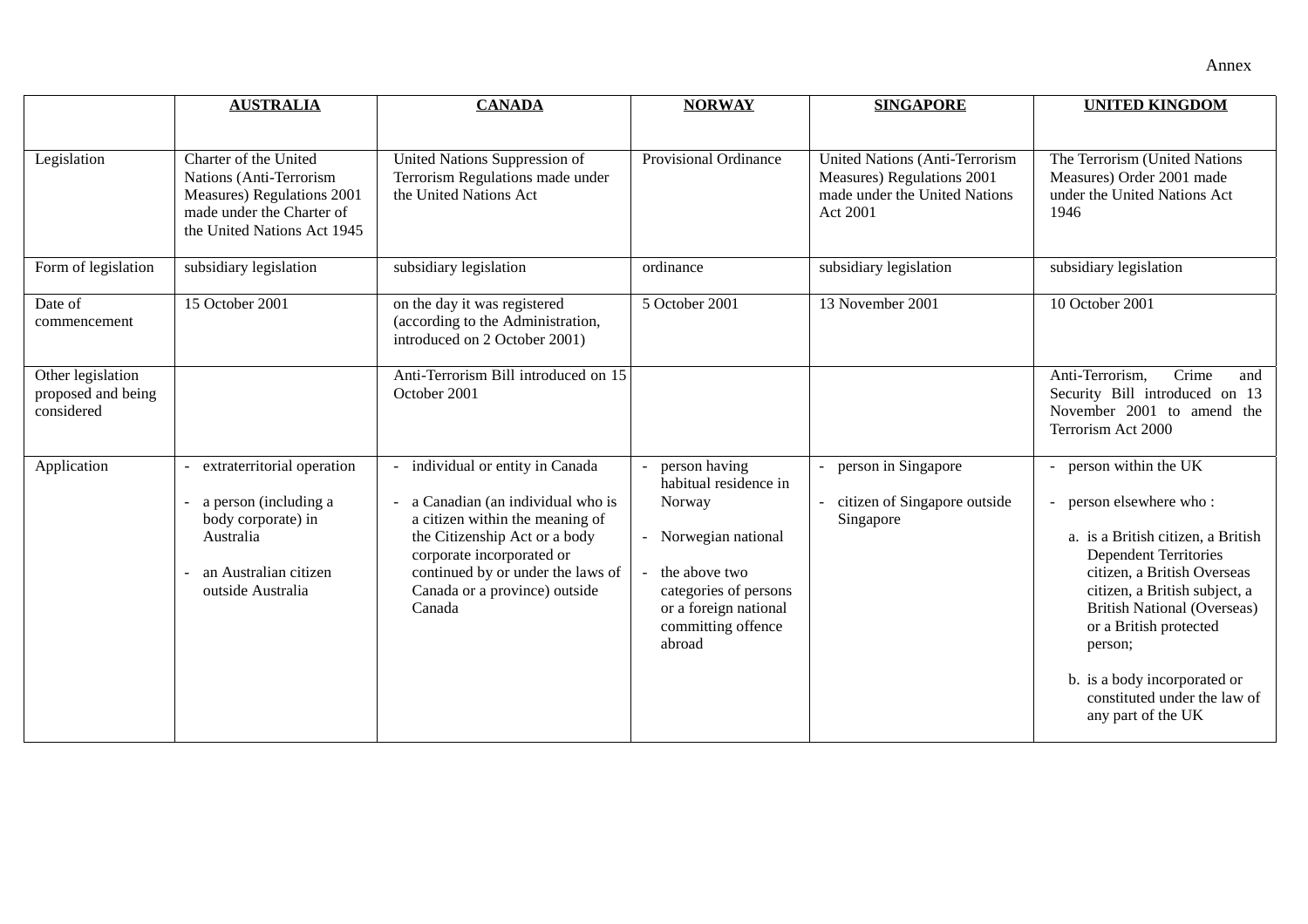|                    | <b>AUSTRALIA</b>                                                                                                                                                                                                    | <b>CANADA</b>                                                                                                                                                                                                                                                                                                                                                                                                                                                                                                                                                                                                                                                                                                                                                                                                                                                                                                                                                           | <b>NORWAY</b> | <b>SINGAPORE</b>                                                                                                                                                                                                                                                                                                                 | <b>UNITED KINGDOM</b> |
|--------------------|---------------------------------------------------------------------------------------------------------------------------------------------------------------------------------------------------------------------|-------------------------------------------------------------------------------------------------------------------------------------------------------------------------------------------------------------------------------------------------------------------------------------------------------------------------------------------------------------------------------------------------------------------------------------------------------------------------------------------------------------------------------------------------------------------------------------------------------------------------------------------------------------------------------------------------------------------------------------------------------------------------------------------------------------------------------------------------------------------------------------------------------------------------------------------------------------------------|---------------|----------------------------------------------------------------------------------------------------------------------------------------------------------------------------------------------------------------------------------------------------------------------------------------------------------------------------------|-----------------------|
|                    |                                                                                                                                                                                                                     |                                                                                                                                                                                                                                                                                                                                                                                                                                                                                                                                                                                                                                                                                                                                                                                                                                                                                                                                                                         |               |                                                                                                                                                                                                                                                                                                                                  |                       |
| List of terrorists | Minister must list names<br>of "proscribed" persons<br>or entities in the Gazette<br>if he is satisfied that any<br>such person or entity is<br>mentioned in paragraph<br>1(c) of United Nations<br>Resolution 1373 | - Defines "listed person" to mean :<br>a. Usama bin Laden or his associates as<br>defined in section 1 of the United<br>Nations Afghanistan Regulations<br>[Usama bin Laden or any individual or<br>entity associated with him according to<br>the Committee of the Security Council,<br>including those in the AI-Qaida<br>organization]<br>b. a person whose name is listed in the<br>schedule to the Regulations<br>Scheduled persons are those persons where<br>there are reasonable grounds to believe that<br>a. they have carried out etc a terrorist<br>activity;<br>b. they are controlled by persons<br>conducting these activities; or<br>c. they are acting on behalf of etc such<br>persons.<br>- A listed person may apply to the Solicitor<br>General for his name to be removed from<br>the schedule. Solicitor General may, after<br>reviewing the application, recommend to<br>the Governor in Council if there are<br>reasonable grounds for removal | No such list  | Defines "terrorist" to mean<br>any person who:<br>a. commits or attempts to<br>commit any terrorist act;<br>or<br>b. participates in or<br>facilitates the commission<br>of any terrorist act, and<br>includes any person set<br>out in the schedule<br>Schedule sets out a list of<br>terrorists and terrorist<br>organisations | No such list          |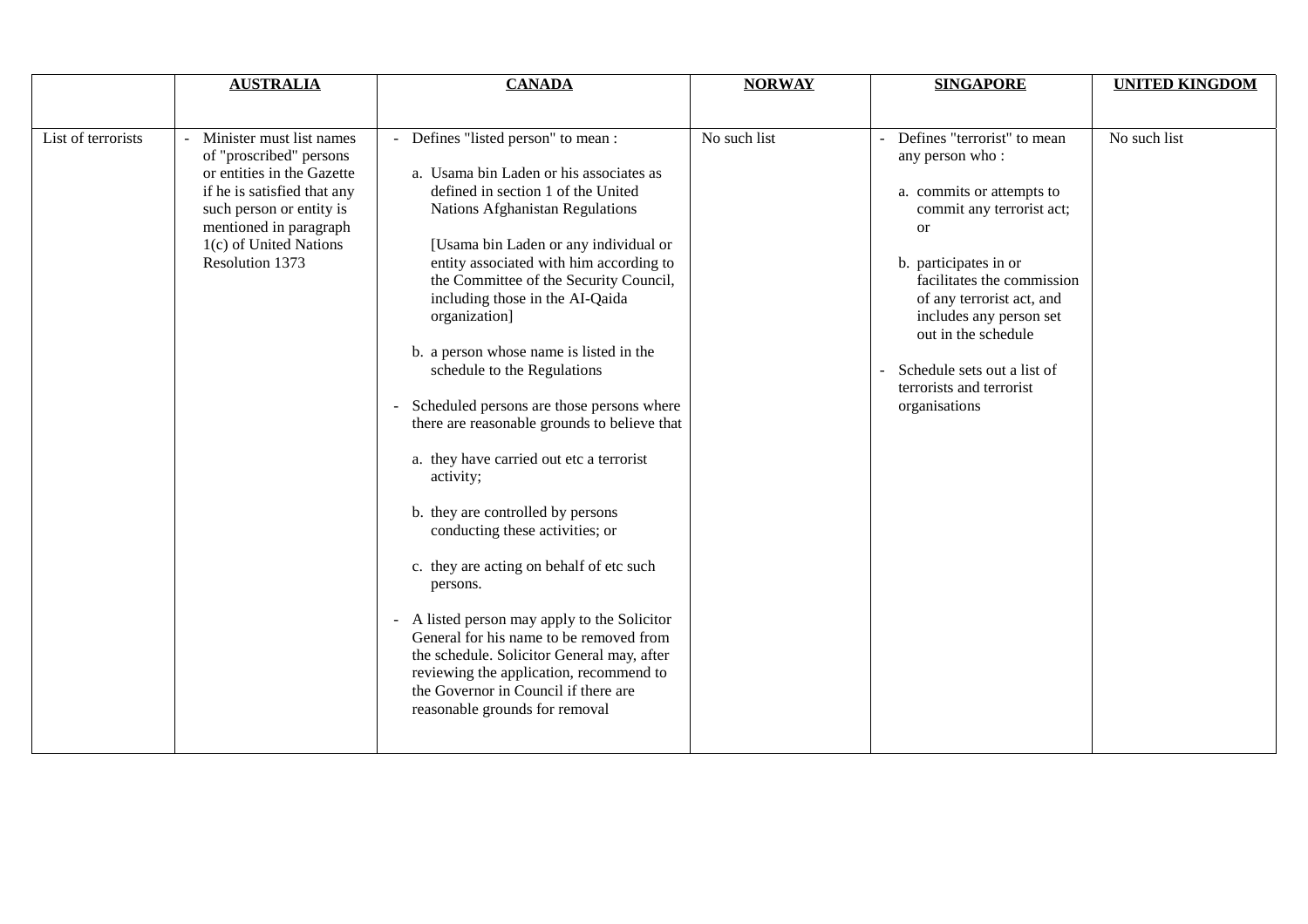|          | <b>AUSTRALIA</b>                                                                                                                                                                                                                                                                                                                                                                                                                                                                                                                                                                                                                                                                                                                                                                                   | <b>CANADA</b>                                                                                                                                                                                                                                                                                                                                                                                                                                                                                                                                                                                                                                                                                                                                                                                                                                                                                                                                                                                                            | <b>NORWAY</b>                                                                                                                                                                                                                                                                                                                                                                                                                                                                                                                                                                                                                                                                                                                                                                                                                               | <b>SINGAPORE</b>                                                                                                                                                                                                                                                                                                                                                                                                                                                                                                                                                                                                                                                                                                                                                                                                                                                                                                                                              | <b>UNITED KINGDOM</b>                                                                                                                                                                                                                                                                                                                                                                                                                                                                                                                                                                                                                                                                                                                                                     |
|----------|----------------------------------------------------------------------------------------------------------------------------------------------------------------------------------------------------------------------------------------------------------------------------------------------------------------------------------------------------------------------------------------------------------------------------------------------------------------------------------------------------------------------------------------------------------------------------------------------------------------------------------------------------------------------------------------------------------------------------------------------------------------------------------------------------|--------------------------------------------------------------------------------------------------------------------------------------------------------------------------------------------------------------------------------------------------------------------------------------------------------------------------------------------------------------------------------------------------------------------------------------------------------------------------------------------------------------------------------------------------------------------------------------------------------------------------------------------------------------------------------------------------------------------------------------------------------------------------------------------------------------------------------------------------------------------------------------------------------------------------------------------------------------------------------------------------------------------------|---------------------------------------------------------------------------------------------------------------------------------------------------------------------------------------------------------------------------------------------------------------------------------------------------------------------------------------------------------------------------------------------------------------------------------------------------------------------------------------------------------------------------------------------------------------------------------------------------------------------------------------------------------------------------------------------------------------------------------------------------------------------------------------------------------------------------------------------|---------------------------------------------------------------------------------------------------------------------------------------------------------------------------------------------------------------------------------------------------------------------------------------------------------------------------------------------------------------------------------------------------------------------------------------------------------------------------------------------------------------------------------------------------------------------------------------------------------------------------------------------------------------------------------------------------------------------------------------------------------------------------------------------------------------------------------------------------------------------------------------------------------------------------------------------------------------|---------------------------------------------------------------------------------------------------------------------------------------------------------------------------------------------------------------------------------------------------------------------------------------------------------------------------------------------------------------------------------------------------------------------------------------------------------------------------------------------------------------------------------------------------------------------------------------------------------------------------------------------------------------------------------------------------------------------------------------------------------------------------|
|          |                                                                                                                                                                                                                                                                                                                                                                                                                                                                                                                                                                                                                                                                                                                                                                                                    |                                                                                                                                                                                                                                                                                                                                                                                                                                                                                                                                                                                                                                                                                                                                                                                                                                                                                                                                                                                                                          |                                                                                                                                                                                                                                                                                                                                                                                                                                                                                                                                                                                                                                                                                                                                                                                                                                             |                                                                                                                                                                                                                                                                                                                                                                                                                                                                                                                                                                                                                                                                                                                                                                                                                                                                                                                                                               |                                                                                                                                                                                                                                                                                                                                                                                                                                                                                                                                                                                                                                                                                                                                                                           |
| Offences | 1. holder of a freezable<br>account commits an<br>offence if:<br>a. he uses or deals with<br>the asset:<br>b. reckless as to whether<br>the asset is a freezable<br>account:<br>c. the use or dealing is<br>not in accordance with<br>a notice issued by the<br>Minister.<br>strict liability applies to<br>$1(c)$ , but it is a defence if<br>the person proves that the<br>use or dealing is solely<br>for the purpose of<br>preserving the value of<br>the asset<br>2. A person commits an<br>offence if:<br>a. he directly or<br>indirectly makes an<br>asset available to a<br>proscribed person or<br>entity;<br>b. he is reckless as to<br>whether the person or<br>entity is proscribed;<br>c. the making available<br>of the asset is not in<br>accordance with a<br>notice issued by the | 1. knowingly provides or collects<br>funds with the intention that the<br>funds be used or in the knowledge<br>that the funds are to be used by a<br>listed person<br>2. knowingly deals with assets<br>owned or controlled by listed<br>persons<br>3. knowingly does anything that<br>causes, assists or promotes any<br>activity prohibited under offences<br>1 and 2 above unless he has a<br>certificate issued by the Minister<br>of Foreign Affairs<br>4. fails to disclose the existence of<br>property in possession or control<br>that he has reason to believe is<br>owned or controlled by or on<br>behalf of a listed person or<br>information about a transaction or<br>proposed transaction in respect of<br>such property<br>5. a Canadian financial institution or<br>an authorized foreign bank fails to<br>determine on a continuing basis<br>whether it is in possession or<br>control of property owned or<br>controlled by or on behalf of a<br>listed person or fails to provide<br>monthly report | 1. wilfully makes available,<br>collects or obtains funds or<br>other financial assets with<br>the intention that they<br>should be used or in the<br>knowledge that they are to<br>be used to prepare or carry<br>out a terrorist act<br>accomplice liable to<br>same penalty<br>2. wilfully makes funds to:<br>a. person who may with<br>just cause be suspected<br>of preparing or<br>perpetrating such<br>offence<br>b. entity owned or<br>controlled by the<br>suspect<br>c. person or entity acting<br>on behalf of or at the<br>direction of the suspect<br>or entity referred to in<br>(b)<br>accomplice liable to<br>same penalty<br>3. financial institution<br>wilfully breaches its duty<br>to disclose information if it<br>suspects a transaction has<br>connection with such act or<br>if it fails to comply with<br>request | 1. provides or collects funds to any<br>person by any means if he knows<br>or has reasonable grounds to<br>believe that the funds will be used<br>to commit terrorist act or facilitate<br>the commission of such act<br>2. deals with property owned or<br>controlled by terrorists or their<br>associates, or provides financial<br>services in relation to their<br>property<br>3. makes funds available to terrorists<br>or their associates<br>4. makes false threats of terrorist<br>acts with the intention of inducing<br>other persons a false belief that a<br>terrorist act has been, is or will be<br>carried out, such as :<br>communicating information<br>that he knows or believes to be<br>false<br>placing article or substance<br>despatching article or<br>substance by post, rail or other<br>means<br>5. knowingly causes assists or<br>promotes, or does anything that is<br>intended to cause assist or<br>promote actions prohibited | 1. makes funds<br>available to persons<br>who commit or<br>attempt to commit,<br>facilitate or<br>participate in the<br>commission of acts<br>of terrorism<br>2. holder of suspected<br>funds contravenes a<br>direction of the<br>Treasury not to<br>make such funds<br>available to any<br>person<br>3. intentionally<br>engages in any<br>activities knowing<br>that the object or<br>effect is to enable or<br>facilitate the<br>commission of the<br>above offences<br>4. fails to comply with<br>conditions under a<br>licence<br>5. knowingly or<br>recklessly makes<br>statement or<br>furnishes document<br>or information that is<br>false in a material<br>particular, either for<br>the purpose of<br>obtaining a licence<br>or in response to a<br>direction |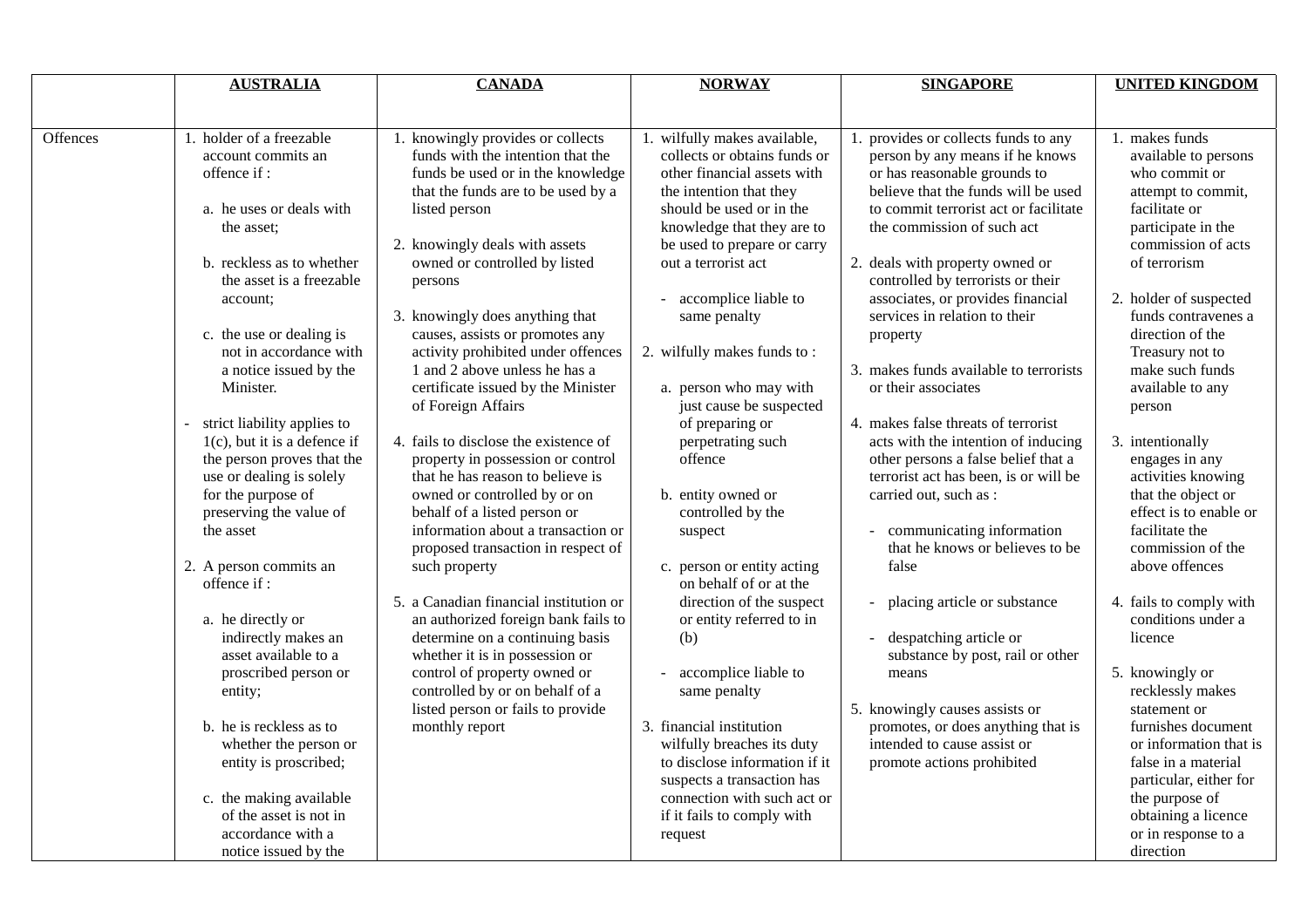| Minister.<br>strict liability applies to<br>$\sim$<br>2(c) | 4. person acting contrary to<br>an order to render<br>assistance or observe<br>secrecy | 6. imposes a duty on persons to<br>inform the Commissioner of<br>Police if they have in possession<br>property belonging to terrorists or<br>information about transaction in<br>respect of such property<br>7. persons contravening the above<br>shall be guilty of an offence | 6. removes document<br>with intent to evade<br>the Order<br>7. without reasonable<br>excuse discloses<br>information or<br>document outside<br>the ambit of<br>conditions set out in<br>the Order |
|------------------------------------------------------------|----------------------------------------------------------------------------------------|---------------------------------------------------------------------------------------------------------------------------------------------------------------------------------------------------------------------------------------------------------------------------------|---------------------------------------------------------------------------------------------------------------------------------------------------------------------------------------------------|
|                                                            |                                                                                        |                                                                                                                                                                                                                                                                                 | 8. holder of funds fails<br>to send a notice to<br>the person whose<br>funds they are or on<br>whose behalf they<br>are held                                                                      |
|                                                            |                                                                                        |                                                                                                                                                                                                                                                                                 | 9. a bank or building<br>society fails to<br>disclose to the<br>Treasury knowledge<br>or suspicion that one<br>of its customer is a<br>person committing<br>acts of terrorism                     |
|                                                            |                                                                                        |                                                                                                                                                                                                                                                                                 | 10.without reasonable<br>excuse, refuses or<br>fails to comply with<br>direction of the<br>Treasury to disclose<br>information, or<br>wilfully obstructs a<br>person in the<br>exercise of power  |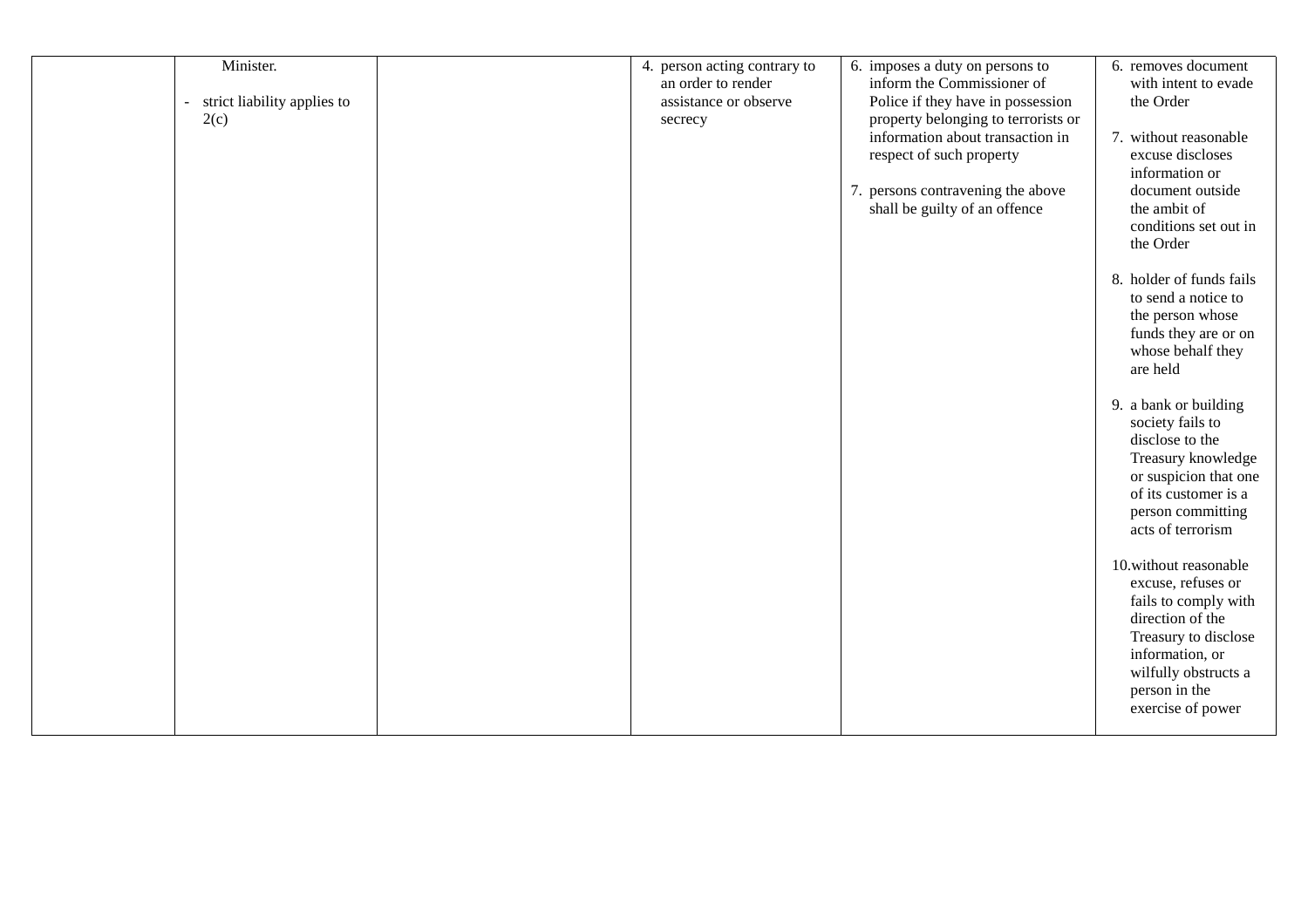|           | <b>AUSTRALIA</b>                                                                                                                                                                                                                                                                                     | <b>CANADA</b>                                                                                                                                                                                                                                                                                                                                                                                                                                                                                                                                                                               | <b>NORWAY</b>                                                                                                                                                                                                                                                                                                                         | <b>SINGAPORE</b>                                                                                                                                                                                          | <b>UNITED KINGDOM</b>                                                                                                                                                                                                                                                                                                                                                                                                                                                                                                                                                                                |
|-----------|------------------------------------------------------------------------------------------------------------------------------------------------------------------------------------------------------------------------------------------------------------------------------------------------------|---------------------------------------------------------------------------------------------------------------------------------------------------------------------------------------------------------------------------------------------------------------------------------------------------------------------------------------------------------------------------------------------------------------------------------------------------------------------------------------------------------------------------------------------------------------------------------------------|---------------------------------------------------------------------------------------------------------------------------------------------------------------------------------------------------------------------------------------------------------------------------------------------------------------------------------------|-----------------------------------------------------------------------------------------------------------------------------------------------------------------------------------------------------------|------------------------------------------------------------------------------------------------------------------------------------------------------------------------------------------------------------------------------------------------------------------------------------------------------------------------------------------------------------------------------------------------------------------------------------------------------------------------------------------------------------------------------------------------------------------------------------------------------|
|           |                                                                                                                                                                                                                                                                                                      |                                                                                                                                                                                                                                                                                                                                                                                                                                                                                                                                                                                             |                                                                                                                                                                                                                                                                                                                                       |                                                                                                                                                                                                           |                                                                                                                                                                                                                                                                                                                                                                                                                                                                                                                                                                                                      |
| Penalties | for offences 1 and 2:<br>$\blacksquare$<br>50 penalty units<br>[Section 56 of the<br>Interpretation Act 1987 as<br>amended by the Statute Law<br>(Miscellaneous Provisions)<br>Act 1997 provides that the<br>amount represented by each<br>penalty unit is \$110. 50<br>penalty units mean \$5,500.] | - for any of the above offences :<br>a. on conviction on indictment<br>the maximum fine or<br>imprisonment or both<br>b. on summary conviction the<br>maximum fine or<br>imprisonment or both<br>[Under section 3 of the United<br>Nations Act, the Governor in Council<br>may prescribe a fine not exceeding<br>\$5,000, or a term of imprisonment<br>not exceeding 5 years, or both, as a<br>punishment on conviction on<br>indictment. In the case of summary<br>conviction the fine prescribed shall<br>not exceed \$200 and the term of<br>imprisonment shall not exceed 3<br>months.] | for offence 1:<br>fines or a term of<br>imprisonment not<br>exceeding 15 years<br>for offence 2:<br>fines or a term of<br>imprisonment not<br>exceeding 10 years<br>for offence 3 :<br>fines or a term of<br>imprisonment not<br>exceeding 1 year<br>- for offence 4 :<br>fines or a term of<br>imprisonment not<br>exceeding 2 years | [Under section 5 of the United<br>Nations Act 2001, a person shall be<br>liable on conviction to a fine not<br>exceeding \$100,000 or to<br>imprisonment for a term not<br>exceeding 5 years or to both.] | for offences $1, 2, 3$<br>and $4:$<br>a. conviction on<br>indictment fine or<br>a term of<br>imprisonment not<br>exceeding 7 years<br>or both<br>b. on summary<br>conviction fine<br>not exceeding the<br>statutory<br>maximum or a<br>term of<br>imprisonment not<br>exceeding 6<br>months or both<br>for offences 5, 6 and<br>7:<br>a. conviction on<br>indictment fine or<br>a term of<br>imprisonment not<br>exceeding 2 years<br>or both<br>b. on summary<br>conviction fine<br>not exceeding the<br>statutory<br>maximum<br>for offences 8, 9 and<br>10:<br>on summary<br>conviction a term of |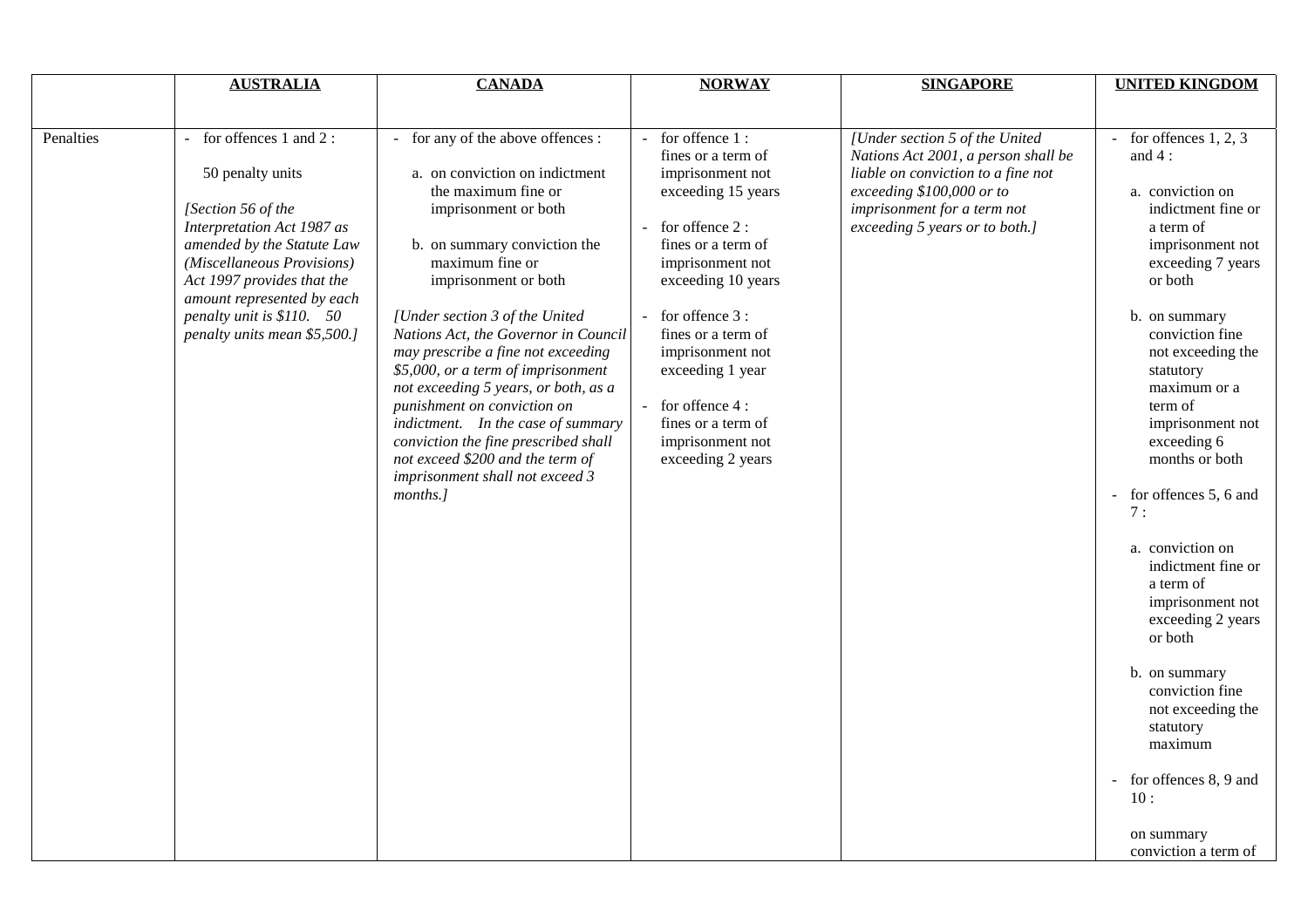|  |  | imprisonment not<br>exceeding 6 months<br>or fine not exceeding<br>level 5 or both                                                                                                                                 |
|--|--|--------------------------------------------------------------------------------------------------------------------------------------------------------------------------------------------------------------------|
|  |  | ["statutory maximum",<br>as defined in Schedule<br>1 to the Interpretation<br>Act 1978, means the<br>prescribed sum within<br>the meaning of section<br>32 of the Magistrates'<br>Courts Act 1980 i.e.<br>£5,000.J |
|  |  | ["Level 5" means<br>$£5,000$ on the standard<br>scale pursuant to<br>section 38 of the<br><b>Criminal Justice Act</b><br>1982.]                                                                                    |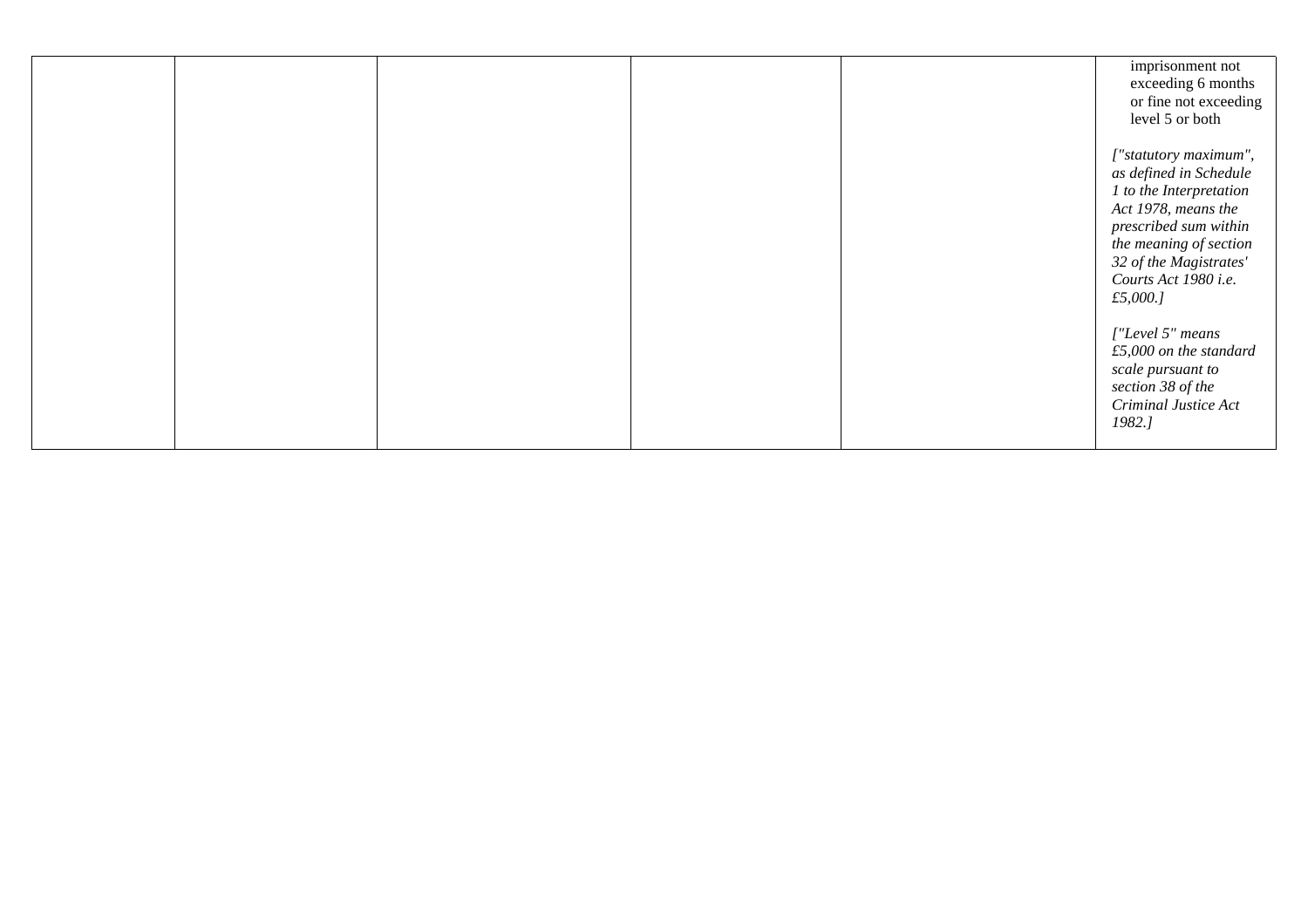|                                             | <b>AUSTRALIA</b> | <b>CANADA</b> | <b>NORWAY</b>                                                                                                                                                                                                                                                                                                                                                                                                                                                                                                                                                                                                                                                                                                                                                                                                                                                                                                                                                                                                                                                                 | <b>SINGAPORE</b>                                                                                                                                                                                                                                                                                                                                                                                                                                                                                                                                                                                                                                                                                                                                                                                                                                           | <b>UNITED KINGDOM</b>                                                                                                                                                                                                                                                                                                                                                                                                                                                                                                                                                                                                                                                         |
|---------------------------------------------|------------------|---------------|-------------------------------------------------------------------------------------------------------------------------------------------------------------------------------------------------------------------------------------------------------------------------------------------------------------------------------------------------------------------------------------------------------------------------------------------------------------------------------------------------------------------------------------------------------------------------------------------------------------------------------------------------------------------------------------------------------------------------------------------------------------------------------------------------------------------------------------------------------------------------------------------------------------------------------------------------------------------------------------------------------------------------------------------------------------------------------|------------------------------------------------------------------------------------------------------------------------------------------------------------------------------------------------------------------------------------------------------------------------------------------------------------------------------------------------------------------------------------------------------------------------------------------------------------------------------------------------------------------------------------------------------------------------------------------------------------------------------------------------------------------------------------------------------------------------------------------------------------------------------------------------------------------------------------------------------------|-------------------------------------------------------------------------------------------------------------------------------------------------------------------------------------------------------------------------------------------------------------------------------------------------------------------------------------------------------------------------------------------------------------------------------------------------------------------------------------------------------------------------------------------------------------------------------------------------------------------------------------------------------------------------------|
|                                             |                  |               |                                                                                                                                                                                                                                                                                                                                                                                                                                                                                                                                                                                                                                                                                                                                                                                                                                                                                                                                                                                                                                                                               |                                                                                                                                                                                                                                                                                                                                                                                                                                                                                                                                                                                                                                                                                                                                                                                                                                                            |                                                                                                                                                                                                                                                                                                                                                                                                                                                                                                                                                                                                                                                                               |
| Definition of terrorist act or<br>terrorism | Nil              | Nil           | Defines "terrorist act" to mean :<br>a. the unlawful use or threat of the<br>unlawful use, of force or<br>violence against persons or<br>property in an attempt to exert<br>pressure on or coerce the<br>authorities or people of the<br>country or society in general in<br>order to achieve political,<br>religious or ideological aims;<br>and<br>b. any acts such as those<br>mentioned in the International<br>Convention for the Suppression<br>of the Financing of Terrorism<br>[ie - an act which constitutes]<br>an offence within the<br>scope of and as defined in<br>1 of the treaties listed in<br>the annex to the<br>Convention; or<br>any other act intended to<br>cause death or serious<br>bodily injury to a civilian,<br>or to any other person not<br>taking an active part in the<br>hostilities in a situation of<br>armed conflict, when the<br>purpose of such act, by its<br>nature or context, is to<br>intimidate a population, or<br>to compel a government<br>or an international<br>organization to do or to<br>abstain from doing any<br>act] | Defines "terrorist act" to mean the use<br>or threat of action:<br>a. where the action -<br>involves serious violence against a<br>person, serious damage to property,<br>or the use of firearms or explosives<br>endangers a person's life<br>$\bullet$<br>creates a serious risk to health or<br>safety of the public or a section of<br>the public<br>involves the release of harmful<br>substance, toxic chemical or toxin<br>is designed to disrupt public<br>$\bullet$<br>computer systems, communication<br>infrastructures, banking and financial<br>services, public utilities, public<br>transportation or public key<br>infrastructure or emergency services;<br>and<br>b. where the use or threat is intended or<br>reasonably be regarded as intending<br>to influence a government or<br>intimidate the public or a section of<br>the public | Defines "terrorism" to<br>mean the use or threat of<br>action where:<br>a. the use or threat is<br>designed to influence<br>the government or to<br>intimidate the public<br>and is made for the<br>purpose of advancing<br>a political, religious or<br>ideological cause;<br>b. the action involves<br>serious violence<br>against a person,<br>serious damage to<br>property, endangers<br>life, creates a serious<br>risk to the health or<br>safety of the public or<br>is designed seriously<br>to disrupt an electronic<br>system;<br>c. serious damage to<br>property would be<br>irrelevant if the use or<br>threat involves the use<br>of firearms or<br>explosives |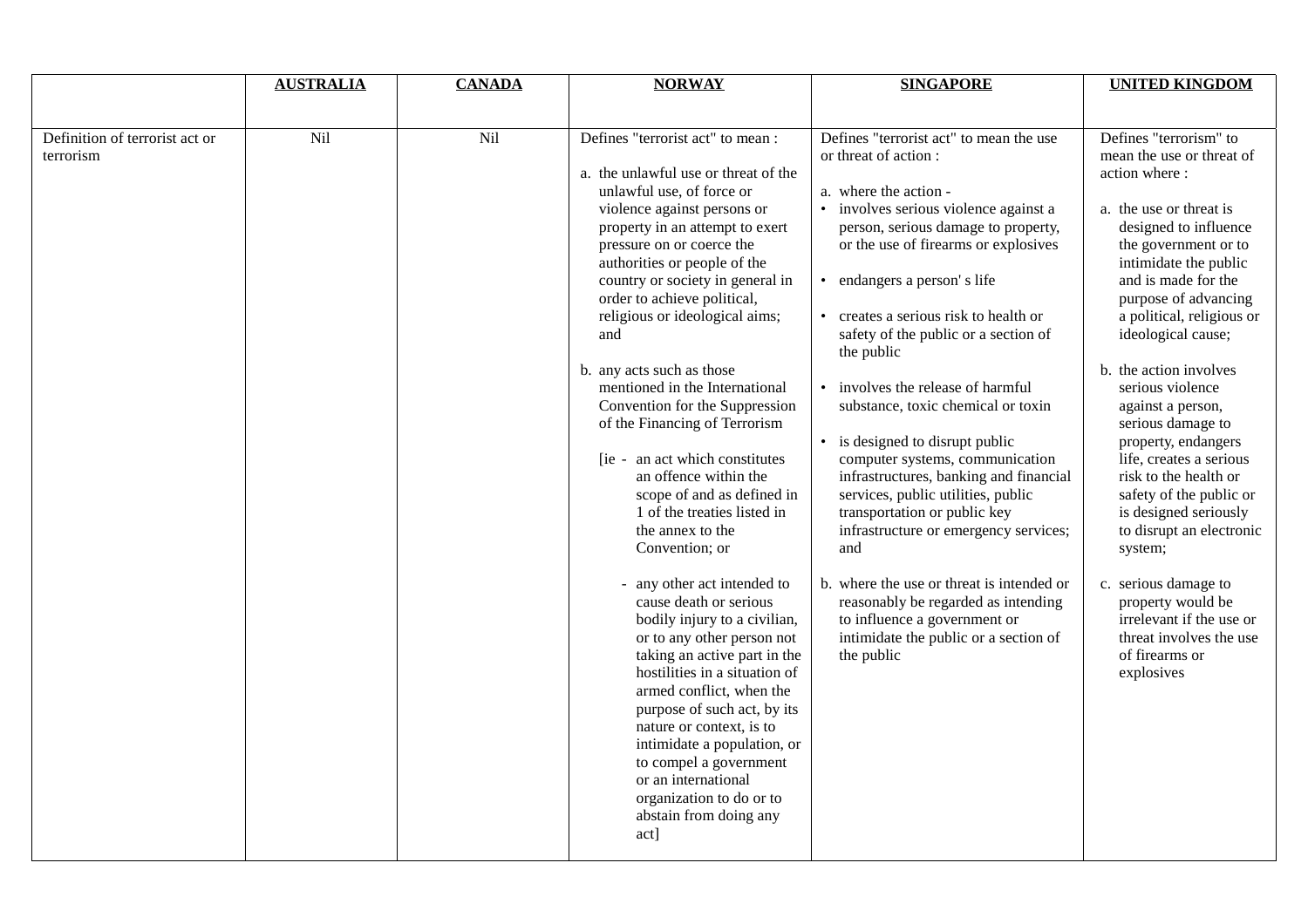|                       | <b>AUSTRALIA</b>                                                                                                                                                                                      | <b>CANADA</b>                                                                                                                                                                                                                                                                                                                                                  | <b>NORWAY</b>                                                                                                                                                                                                                                                                                                                                                                                                                                                                     | <b>SINGAPORE</b> | <b>UNITED KINGDOM</b>                                                                                                                                                                                                                                                                                                                                                                                          |
|-----------------------|-------------------------------------------------------------------------------------------------------------------------------------------------------------------------------------------------------|----------------------------------------------------------------------------------------------------------------------------------------------------------------------------------------------------------------------------------------------------------------------------------------------------------------------------------------------------------------|-----------------------------------------------------------------------------------------------------------------------------------------------------------------------------------------------------------------------------------------------------------------------------------------------------------------------------------------------------------------------------------------------------------------------------------------------------------------------------------|------------------|----------------------------------------------------------------------------------------------------------------------------------------------------------------------------------------------------------------------------------------------------------------------------------------------------------------------------------------------------------------------------------------------------------------|
| Power to freeze funds | Minister may list assets or classes<br>of assets if he is satisfied that they<br>are owned or controlled by a<br>person or entity mentioned in<br>paragraph 1(c) of United Nations<br>Resolution 1373 | Nil                                                                                                                                                                                                                                                                                                                                                            | Police may freeze property<br>belonging to persons suspected with<br>just cause of preparing or carrying<br>out terrorist act or funding such act<br>- cannot freeze property that is<br>absolutely necessary for the<br>maintenance of the person or his<br>household<br>court of summary jurisdiction to<br>ratify the decision within 7 days<br>unless it is absolutely necessary<br>for investigation, then the time<br>limit may be extended by court<br>order up to 4 weeks | Nil              | The Treasury may direct funds<br>to be frozen where it has<br>reasonable grounds for<br>suspecting a person on behalf<br>of whom funds are held is, or<br>may be, a person who<br>commits etc acts of terrorism<br>application to the High<br>$\sim$<br>Court for the direction to<br>be set aside                                                                                                             |
| Directors' liability  | Nil                                                                                                                                                                                                   | - Any director, officer or<br>agent of a corporation<br>who directed,<br>authorized, assented to,<br>acquiesced in or<br>participated in the<br>commission of the<br>offence is a party to and<br>guilty of the offence<br>- liable on conviction to<br>the punishment<br>provided for the offence<br>whether or not the<br>corporation has been<br>prosecuted | Nil                                                                                                                                                                                                                                                                                                                                                                                                                                                                               | Nil              | - Any director, manager,<br>secretary or other similar<br>officer or any person<br>purporting to act in such<br>capacity shall be guilty of<br>the same offence if it is<br>proved to have been<br>committed with the consent<br>or connivance of, or to be<br>attributable to any neglect<br>on his part<br>body corporate must be<br>guilty of the offence<br>liable on conviction to the<br>same punishment |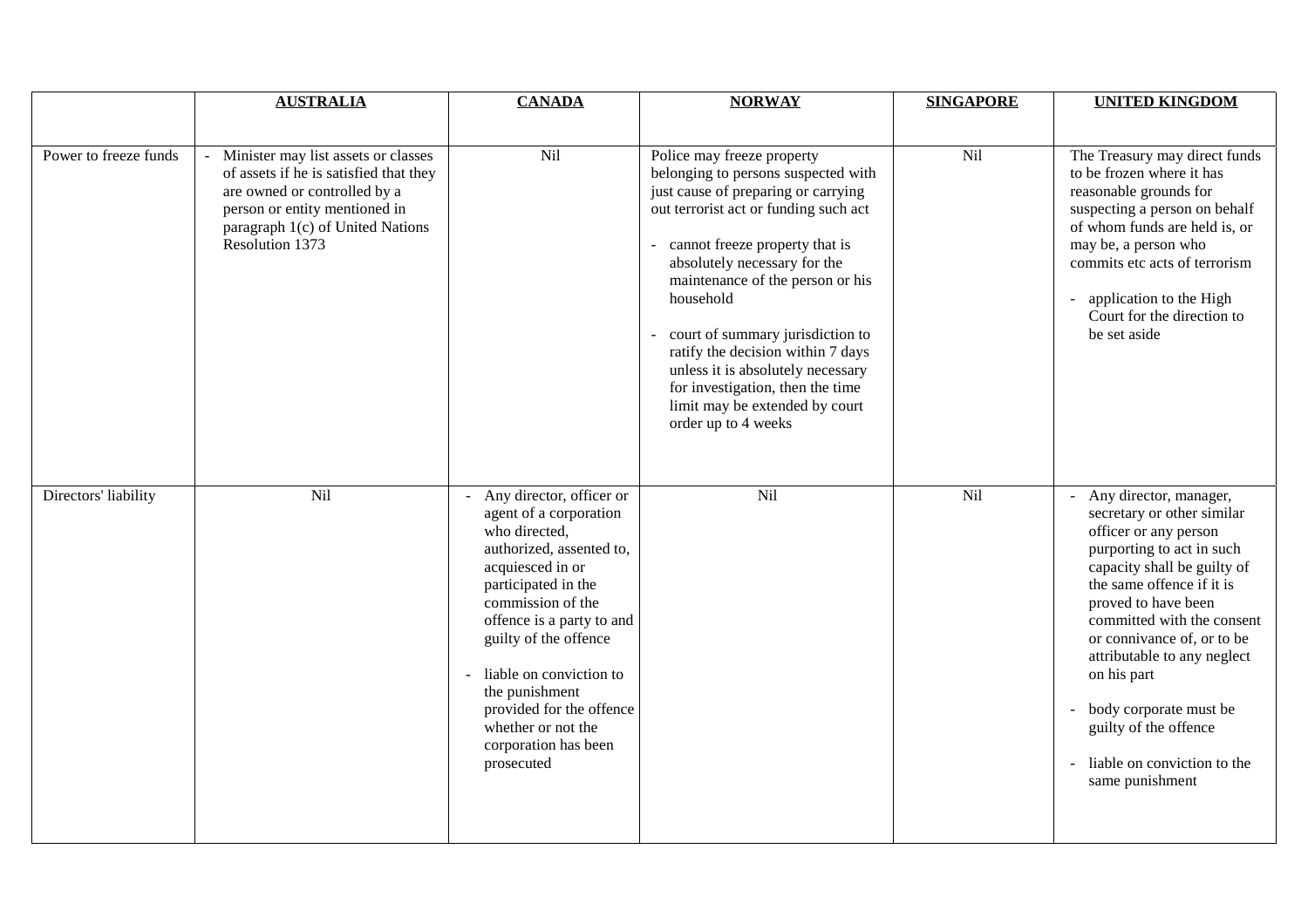|            | <b>AUSTRALIA</b>                                                                                                                                                                                                                                                                                                                                                                                                                        | <b>CANADA</b>                                                                                                                                                                                                                                                                                                                                                                                                                                                                       | <b>NORWAY</b> | <b>SINGAPORE</b> | <b>UNITED KINGDOM</b>                                                                                                                                                                                                                                                                                                                                                                                                                                                                                                                                                                                                     |
|------------|-----------------------------------------------------------------------------------------------------------------------------------------------------------------------------------------------------------------------------------------------------------------------------------------------------------------------------------------------------------------------------------------------------------------------------------------|-------------------------------------------------------------------------------------------------------------------------------------------------------------------------------------------------------------------------------------------------------------------------------------------------------------------------------------------------------------------------------------------------------------------------------------------------------------------------------------|---------------|------------------|---------------------------------------------------------------------------------------------------------------------------------------------------------------------------------------------------------------------------------------------------------------------------------------------------------------------------------------------------------------------------------------------------------------------------------------------------------------------------------------------------------------------------------------------------------------------------------------------------------------------------|
|            |                                                                                                                                                                                                                                                                                                                                                                                                                                         |                                                                                                                                                                                                                                                                                                                                                                                                                                                                                     |               |                  |                                                                                                                                                                                                                                                                                                                                                                                                                                                                                                                                                                                                                           |
| Exceptions | Minister or a person authorised by<br>him may, by written notice :<br>a. permit a freezable asset to be<br>used or dealt with in a<br>specified way; or<br>b. permit an asset to be made<br>available to a proscribed<br>person or entity.<br>A notice may be subject to<br>conditions<br>A person is not liable to suit for<br>anything done in good faith, and<br>without negligence, in purported<br>compliance with the Regulations | Minister of Foreign<br>Affairs may issue<br>certificate to a person,<br>before he does or omits<br>to do any act or thing,<br>stating that the Minister<br>has reasonable grounds<br>to believe that :<br>a. United Nations<br>Resolution 1373<br>does not intend that<br>the act or thing be<br>prohibited;<br>b. the act or thing has<br>been approved by<br>the Security Council<br>or its Committee; or<br>c. the person named in<br>the certificate is not<br>a listed person. | Nil           | Nil              | Licences may be granted by<br>the Treasury for creating<br>exceptions to the offences of<br>making funds available and<br>freezing of funds<br>The licences may be general<br>or special, subject to or<br>without conditions, and may<br>be limited so as to expire on<br>a specified date unless<br>renewed<br>- A special licence may be<br>varied or revoked at any time<br>by written notice<br>Treasury shall publish a<br>general licence in such<br>manner as they think fit. A<br>general licence may be<br>varied or revoked at any time<br>by written notice published<br>in the same manner as the<br>licence |